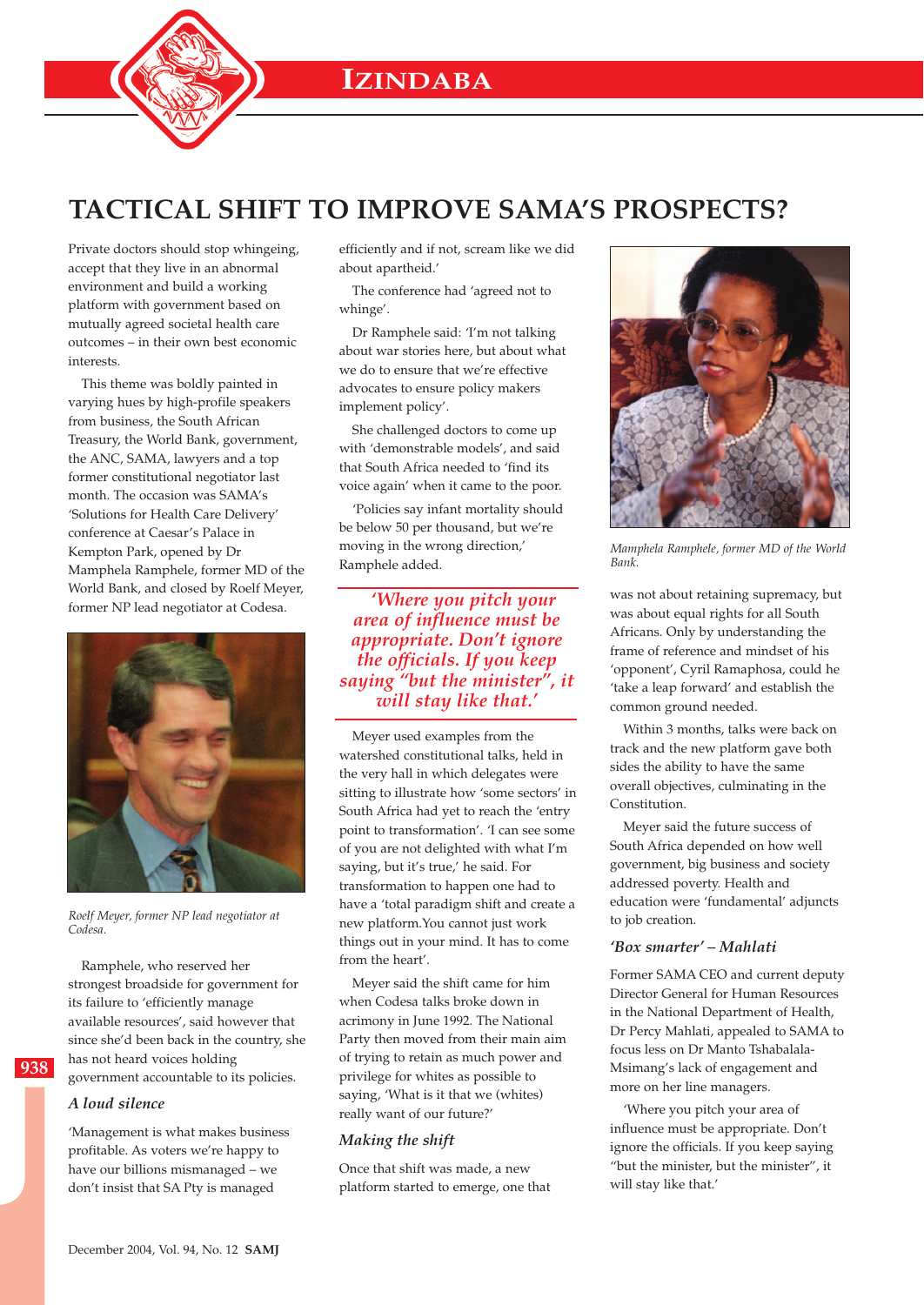

# *It is as it is*

Vic van Vuuren of Business Unity, South Africa, said questions during panel discussions revealed a pessimistic mindset around the current health care scenario, bringing negativity into the future.'Our environment was set by social disparities, disparities in education, ownership, opportunities, social security – it's an abnormal environment. In Zimbabwe they sat back for 10 years. We have an opportunity to fix up things now.'

The Healthcare Charter enabled stakeholders to add their own positive contributions, yet doctors had been left behind. This charter was being driven by government, in stark contrast to others being driven by industry.

*Van Vuuren said the health industry 'failed to talk with one voice' and did not know what mandate it was taking to government, thus enabling government to 'pull you out and cherry pick at will'.*

Business Unity had waited 4 months for a reply from the Health Minister, and finally turned to secure an appointment with Deputy Health Director Kamy Chetty, who gave them an assurance they would be included in future health forums.'It was interesting to see her time frames and mindset versus ours', he said.

#### *Divided you lose*

Van Vuuren said the health industry 'failed to talk with one voice' and did not know what mandate it was taking to government, thus enabling government to 'pull you out and cherry pick at will'. He urged SAMA to develop strategic public private partnerships and engage with government; 'otherwise you must accept what comes out and you'll have to be reactive at a later stage'.

*All speakers stressed the potential for and efficacy of public private partnerships, with Ramphele citing the training of nurses by private hospitals.*

More and more public sector managers were looking for partners and public hospital CEOs were increasingly being exposed to this reality.

# *A SAMA fig leaf*

SAMA Secretary General, Dr Moji Mogari, agreed that new mental models were needed and urged the profession to 'strongly consider that we share the same vision as a country, even if we differ on implementation strategy'.

Mogari said a game plan taking into account the psychology of the other key stakeholders was vital and SAMA needed to learn from its mistakes in dealing with government. 'We need to declare a comprehensive ceasefire with the department of health, resolve all hostilities and constructively engage to influence the regulatory process,' he said.

SAMA chairperson, Dr Kgosi Letlape, later tempered this with, 'a unilateral ceasefire is akin to giving in. [But] A change of tactics is in order.' Mogari revealed that a body to be known as the Health care Professions Alliance was being set up in order to 'mobilise our resources'.

Meyer commended SAMA for having chosen Cosatu instead of big business as an alliance partner, saying the union was 'one of the best organised' in civil society.

All speakers stressed the potential for and efficacy of public private partnerships, with Ramphele citing the training of nurses by private hospitals. 'How can we multiply this model 1 000 times? We're not tapping into our private sector resources to enable us to meet our constitutional obligations,' she said.

Spending more money while the government's current management approach continued would be unhelpful. 'Instead let's fix the problem and say, "look what we've done – imagine what we could do with more!"'

She agreed with Letlape that a synergy between a profitable private sector and efficient public sector was possible and desirable. However, the problem was that the State saw 'everything private as bad and therefore believes it has to control and manage it'.

As a former vice chancellor of the University of Cape Town she had sleepless nights trying to figure out a coherent framework to create equity, excellence and quality while drawing the best from the private sector. 'Over and over what is missing is strategic management at government and civil society level in order to make that primary health care idea work in practice,' she said.

#### *Bring us models*

Dr Mark Blecher, head of health care financing in the National Treasury, said there were already more public private partnerships in the health sector than anywhere else.

He was keen to see creative models in which GPs played a greater role in supporting the public sector. He cited district contracting, the HIV/AIDS rollout, extending pre-payment for medical care, designing cheaper products for lower income groups and social health insurance as areas where public/private partnerships could benefit all. 'I want to challenge SAMA to put structures in place to enable these grand financing schemes to work – the lack of



**939**